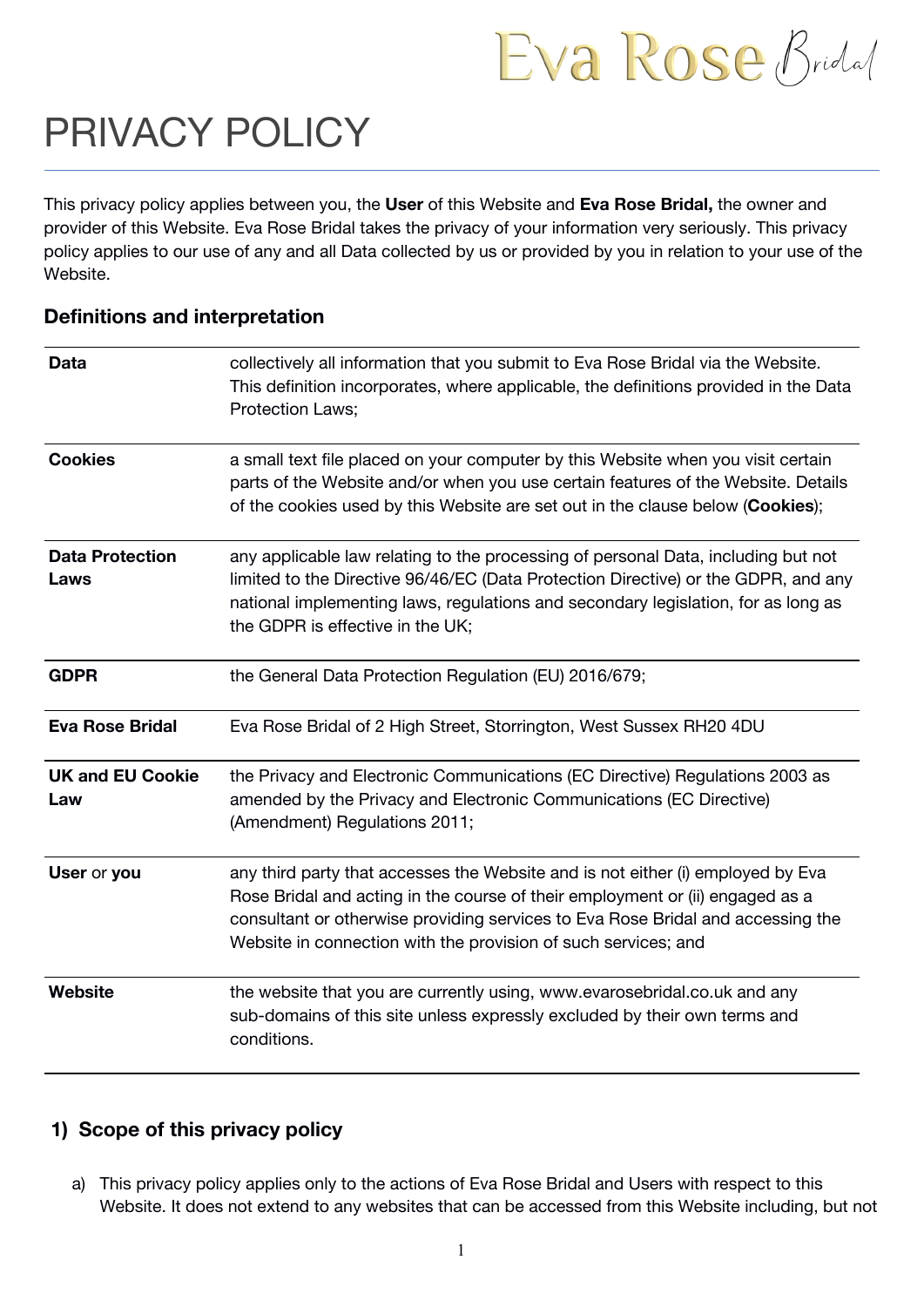limited to, any links we may provide to social media websites.

b) For purposes of the applicable Data Protection Laws, Eva Rose Bridal is the "data controller". This means that Eva Rose Bridal determines the purposes for which, and the manner in which your Data is processed.

### **2) Data collected**

- a) name;
- b) gender;
- c) contact Information such as email addresses and telephone numbers;
- d) IP address (automatically collected);
- e) in each case, in accordance with this privacy policy.We may collect the following Data, which includes personal Data, from you:

#### **3) How we collect Data**

We collect Data in the following ways:

data is given to us by you in person, over the phone or via the website; For example your name, phone number and email address and

data is collected automatically.

- i) we automatically collect some information about your visit to the Website. This information helps us to make improvements to Website content and navigation, and includes your IP address, the date, times and frequency with which you access the Website and the way you use and interact with its content.
- ii) we will collect your Data automatically via cookies, in line with the cookie settings on your browser. For more information about cookies, and how we use them on the Website, see the section below headed "Cookies".

# **4) Our use of Data**

Any or all of the above Data may be required by us from time to time in order to provide you with the best possible service and experience when using our Website.

#### **5) Who we share Data with**

We don't share your data with any third parties. Your details are only held for as long as is deemed necessary to serve your requirements in sourcing and purchasing a wedding dress or wedding accessories.

#### **6) Keeping Data secure**

We store your data securely in line with our organisational measures. If you suspect any misuse or loss or unauthorised access to your Data, please let us know immediately by contacting us via this e-mail address: [lou@evarosebridal.co.uk](mailto:lou@evarosebridal.co.uk)

# **7) Data Retention**

Unless a longer retention period is required or permitted by law, we will only hold your Data on our systems for the period necessary to fulfil the purposes outlined in this privacy policy or until you request that the Data be deleted.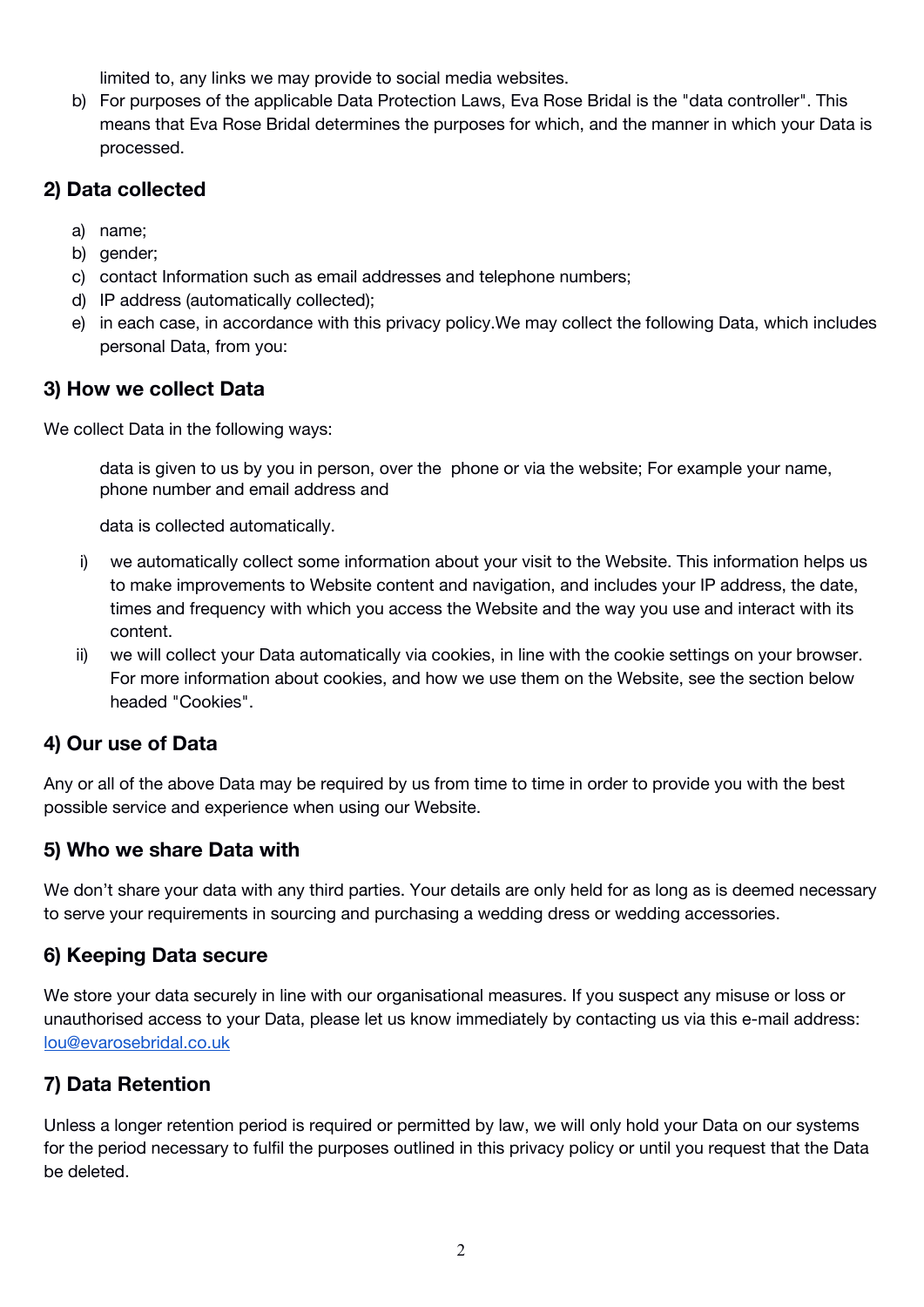Even if we delete your Data, it may persist on backup or archival media for legal, tax or regulatory purposes.

# **8) Your rights**

You have the following rights in relation to your Data:

- a) **Right to access** the right to request (i) copies of the information we hold about you at any time, or (ii) that we modify, update or delete such information. If we provide you with access to the information we hold about you, we will not charge you for this, unless your request is "manifestly unfounded or excessive." Where we are legally permitted to do so, we may refuse your request. If we refuse your request, we will tell you the reasons why.
- b) **Right to correct** the right to have your Data rectified if it is inaccurate or incomplete.
- c) **Right to erase** the right to request that we delete or remove your Data from our systems.
- d) **Right to restrict our use of your Data** the right to "block" us from using your Data or limit the way in which we can use it.
- e) **Right to data portability** the right to request that we move, copy or transfer your Data.
- f) **Right to object** the right to object to our use of your Data including where we use it for our legitimate interests.

To make enquiries, exercise any of your rights set out above, or withdraw your consent to the processing of your Data (where consent is our legal basis for processing your Data), please contact us via this e-mail address: [lou@evarosebridal.co.uk](mailto:lou@evarosebridal.co.uk)

If you are not satisfied with the way a complaint you make in relation to your Data is handled by us, you may be able to refer your complaint to the relevant data protection authority. For the UK, this is the Information

#### **9) Links to other websites**

This Website may, from time to time, provide links to other websites. We have no control over such websites and are not responsible for the content of these websites. This privacy policy does not extend to your use of such websites. You are advised to read the privacy policy or statement of other websites prior to using them.

#### **10) Cookies**

This Website may place and access certain Cookies on your computer. Eva Rose Bridal uses Cookies to improve your experience of using the Website and to improve our range of services. Eva Rose Bridal has carefully chosen these Cookies and has taken steps to ensure that your privacy is protected and respected at all times.

All Cookies used by this Website are used in accordance with current UK and EU Cookie Law.

Before the Website places Cookies on your computer, you will be presented with a message bar requesting your consent to set those Cookies. By giving your consent to the placing of Cookies, you are enabling Eva Rose Bridal to provide a better experience and service to you. You may, if you wish, deny consent to the placing of Cookies; however certain features of the Website may not function fully or as intended.

You can choose to enable or disable Cookies in your internet browser. By default, most internet browsers accept Cookies but this can be changed. For further details, please consult the help menu in your internet